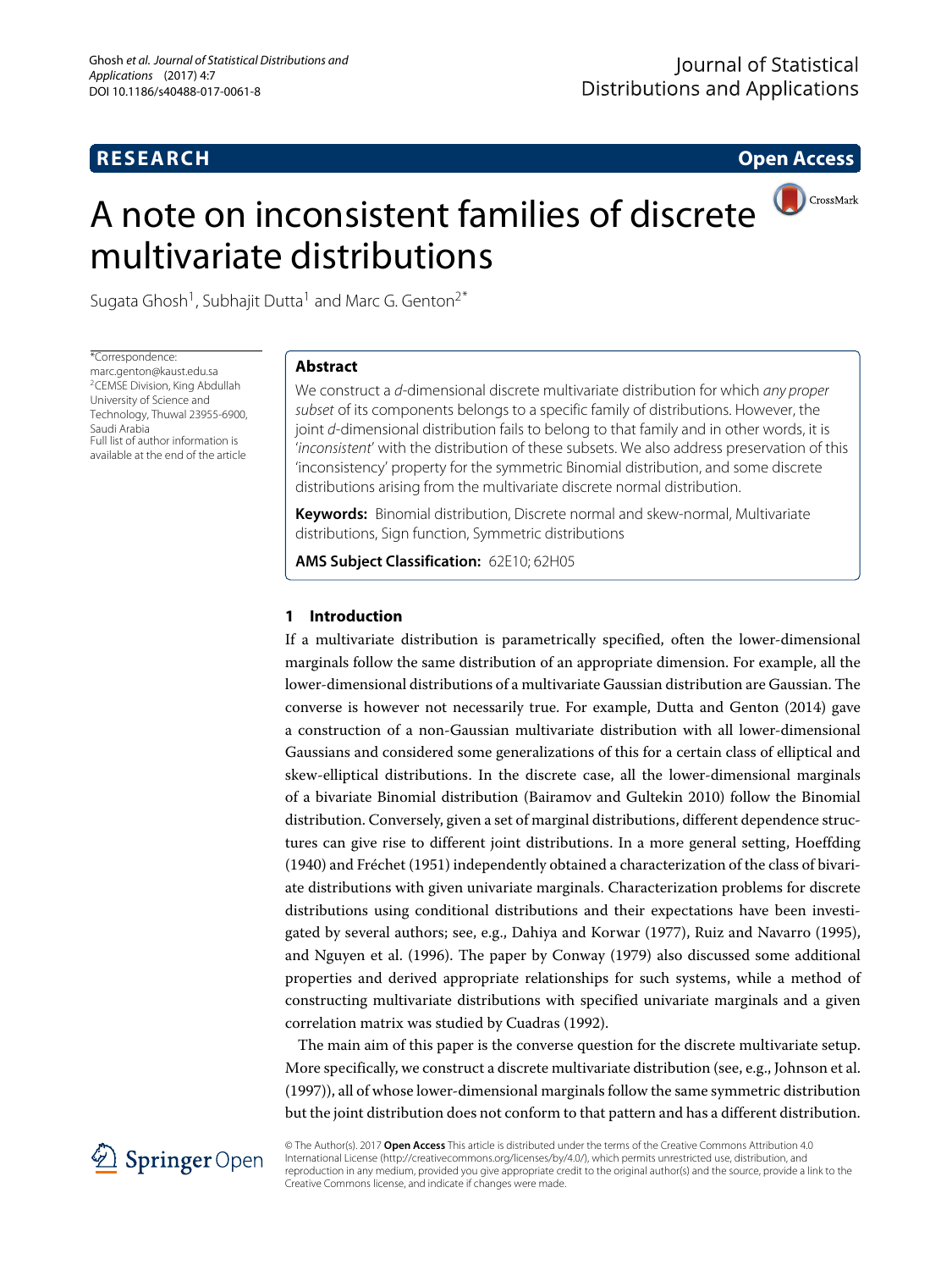We say that the joint distribution is '*inconsistent*' with the distribution of its marginals. The main idea of this construction is based on a transformation using the sign function applied to a class of discrete symmetric random variables. The sign function plays a key role in yielding a distribution with 'restricted support'.

The structure of the paper is as follows. In Section [2,](#page-1-0) we first motivate our construction for the bivariate set-up with a simple case starting from a symmetric Binomial distribution. Generalization of this result to symmetric discrete distributions with a specific support in higher dimensions is explored in Section [3](#page-3-0) where our main result is stated. We also address preservation of this 'inconsistency' property for the symmetric Binomial distribution in Section [4,](#page-4-0) a class of symmetric discrete distributions constructed from symmetric continuous distributions in Section [5,](#page-5-0) and the multivariate discrete skew-normal distribution in Section [6.](#page-5-1) Proofs of all the theorems are provided in the [Appendix.](#page-6-0)

### <span id="page-1-0"></span>**2 A motivating bivariate example**

Consider a random variable *U* that follows a Binomial distribution with parameters  $n =$ 2 and  $p = \frac{1}{2}$ . The support of this distribution is the set  $\mathcal{N}_2 = \{0, 1, 2\}$ , and it has the following probability mass function (pmf):

$$
q_0(u) = \left(\begin{array}{c} 2 \\ u \end{array}\right) \frac{1}{4} \text{ if } u \in \mathcal{N}_2.
$$

Let *U*<sup>1</sup> and *U*<sup>2</sup> be two independent copies of *U*. The support of the joint distribution of *U*<sub>1</sub> and *U*<sub>2</sub> is  $\mathcal{N}_2^2 = \{0, 1, 2\} \times \{0, 1, 2\}$ . Thus, the joint pmf of *U*<sub>1</sub> and *U*<sub>2</sub> is

$$
q_0(u_1, u_2) = \binom{2}{u_1} \binom{2}{u_2} \frac{1}{16} \text{ if } (u_1, u_2) \in \mathcal{N}_2^2.
$$

Define  $X = U - 1$ . The support of the distribution of *X* is the set  $\mathcal{Z}_1 = \{-1, 0, 1\}$ , and it has the pmf:

$$
q(x) = \left(\begin{array}{c} 2 \\ x+1 \end{array}\right) \frac{1}{4} \text{ if } x \in \mathcal{Z}_1.
$$

Clearly, this is a version of the Binomial distribution which is symmetric about 0. Let *X*<sup>1</sup> and  $X_2$  be two independent copies of *X*. The support of the joint distribution  $(X_1, X_2)^T$  is  $Z_1^2 = \{-1, 0, 1\} \times \{-1, 0, 1\}$ . Thus, the joint pmf of  $X_1$  and  $X_2$  is

<span id="page-1-1"></span>
$$
q(x_1, x_2) = {2 \choose x_1 + 1} {2 \choose x_2 + 1} \frac{1}{16} \text{ if } (x_1, x_2) \in \mathcal{Z}_1^2.
$$
 (1)

Recall the univariate sign function, namely,

$$
S(x) = \begin{cases} -1, & \text{if } x < 0, \\ 0, & \text{if } x = 0, \\ 1, & \text{if } x > 0. \end{cases}
$$

We use a modified version of this sign function. Consider the following transformation:

$$
X_1^* = X_1 S_{2,1}
$$
 and  $X_2^* = X_2 S_{1,2}$ ,

where  $S_{1,2}$  and  $S_{2,1}$  are defined as follows: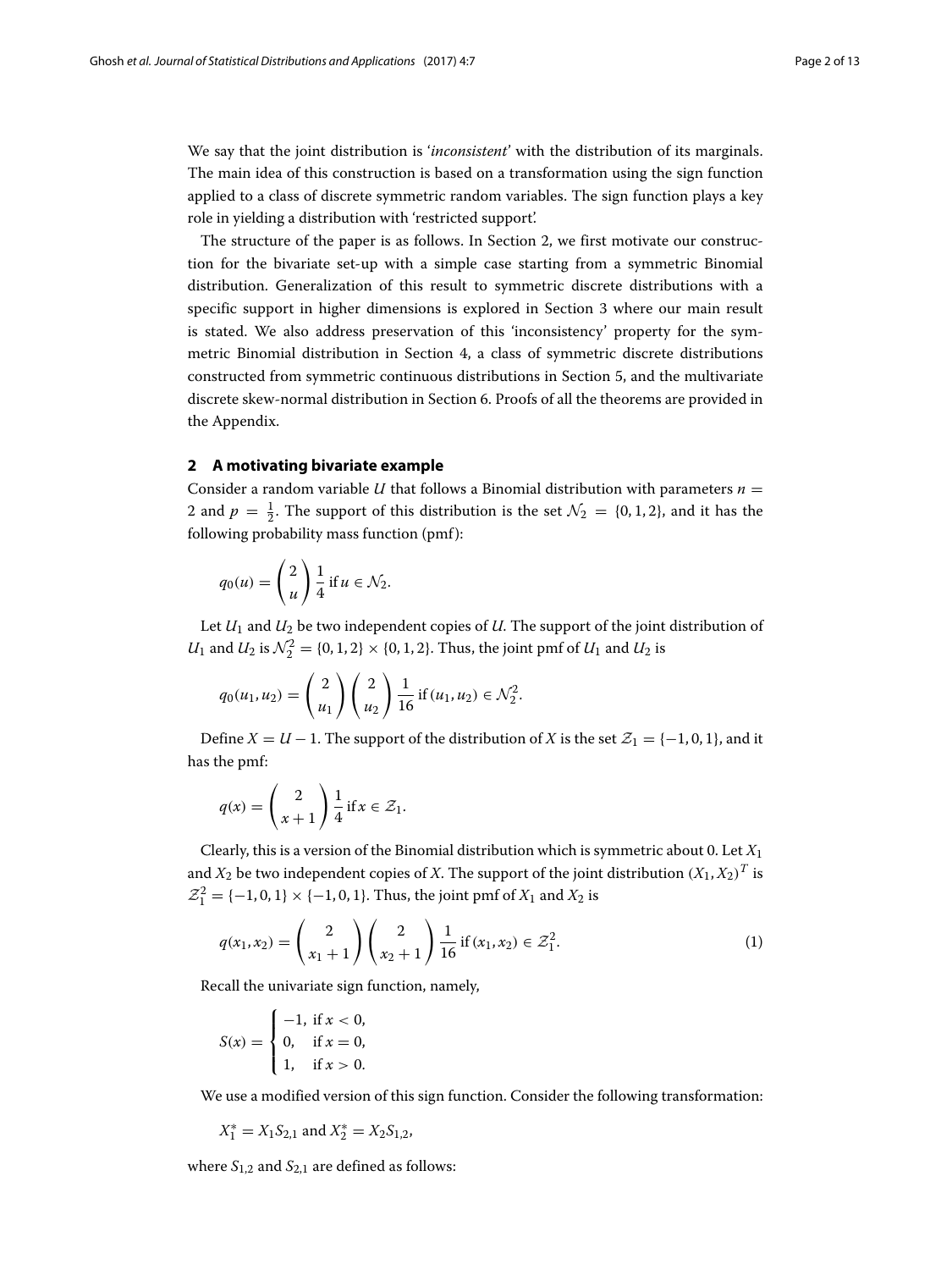$$
S_{1,2} = \begin{cases} -1, & \text{if } X_1 < 0, \text{ or } (X_1 = 0 \text{ and } X_2 \neq 0), \\ 0, & \text{if } (X_1 = 0 \text{ and } X_2 = 0), \\ 1, & \text{if } X_1 > 0, \end{cases}
$$

and

$$
S_{2,1} = \begin{cases} -1, & \text{if } X_2 < 0, \text{ or } (X_2 = 0 \text{ and } X_1 \neq 0), \\ 0, & \text{if } (X_2 = 0 \text{ and } X_1 = 0), \\ 1, & \text{if } X_2 > 0. \end{cases}
$$

We now study the distribution of  $X_1^*$ .

$$
P(X_1^* = -1) = P(X_1S_{2,1} = -1)
$$
  
=  $P(X_1 = 1, S_{2,1} = -1) + P(X_1 = -1, S_{2,1} = 1)$   
=  $P(X_1 = 1, X_2 = 0) + P(X_1 = 1, X_2 = 0, X_1 \neq 0) + P(X_1 = -1, X_2 > 0)$   
=  $P(X_1 = 1, X_2 = -1) + P(X_1 = 1, X_2 = 0) + P(X_1 = -1, X_2 = 1)$   
=  $\frac{1}{16} + \frac{1}{8} + \frac{1}{16} = \frac{1}{4}$ ,

and

$$
P(X_1^* = 0) = P(X_1S_{2,1} = 0)
$$
  
=  $P(X_1 = 0, S_{2,1} \neq 0) + P(X_1 \neq 0, S_{2,1} = 0) + P(X_1 = 0, S_{2,1} = 0)$   
=  $\{P(X_1 = 0, X_2 < 0) + P(X_1 = 0, X_2 > 0)\} + 0 + P(X_1 = 0, X_2 = 0)$   
=  $P(X_1 = 0, X_2 = -1) + P(X_1 = 0, X_2 = 1) + P(X_1 = 0, X_2 = 0)$   
=  $\frac{1}{8} + \frac{1}{8} + \frac{1}{4} = \frac{1}{2}$ .

This now implies that  $P(X_1^* = 1) = 1/4$ . Hence, the distribution of  $X_1^*$  is the same as that of the distribution of *X*. Similarly, one can show that  $X_2^\ast$  is identically distributed with *X*.

By our construction, the support of the joint distribution is on a restricted set, i.e.,

$$
X_1^* \cdot X_2^* = X_1 S_{2,1} \cdot X_2 S_{1,2} = X_1 S_{1,2} \cdot X_2 S_{2,1}
$$

which is non-negative with probability one. The joint distribution of  $(X_1^*, X_2^*)^T$  is as follows:

$$
P(X_1^* = -1, X_2^* = -1) = P(X_1 = -1, X_2 = 1) + P(X_1 = 1, X_2 = -1) = \frac{1}{16} + \frac{1}{16} = \frac{1}{8},
$$
  
\n
$$
P(X_1^* = -1, X_2^* = 0) = P(X_1 = 1, X_2 = 0) = \frac{1}{8},
$$
  
\n
$$
P(X_1^* = 0, X_2^* = -1) = P(X_1 = 0, X_2 = 1) = \frac{1}{8},
$$
  
\n
$$
P(X_1^* = 0, X_2^* = 0) = P(X_1 = 0, X_2 = 0) = \frac{1}{4},
$$
  
\n
$$
P(X_1^* = 0, X_2^* = 1) = P(X_1 = 0, X_2 = -1) = \frac{1}{8},
$$
  
\n
$$
P(X_1^* = 1, X_2^* = 0) = P(X_1 = -1, X_2 = 0) = \frac{1}{8},
$$
and  
\n
$$
P(X_1^* = 1, X_2^* = 1) = P(X_1 = -1, X_2 = -1) + P(X_1 = 1, X_2 = 1) = \frac{1}{16} + \frac{1}{16} = \frac{1}{8}.
$$

Let  $\mathbb{I}_A(x)$  be the indicator function, which is defined as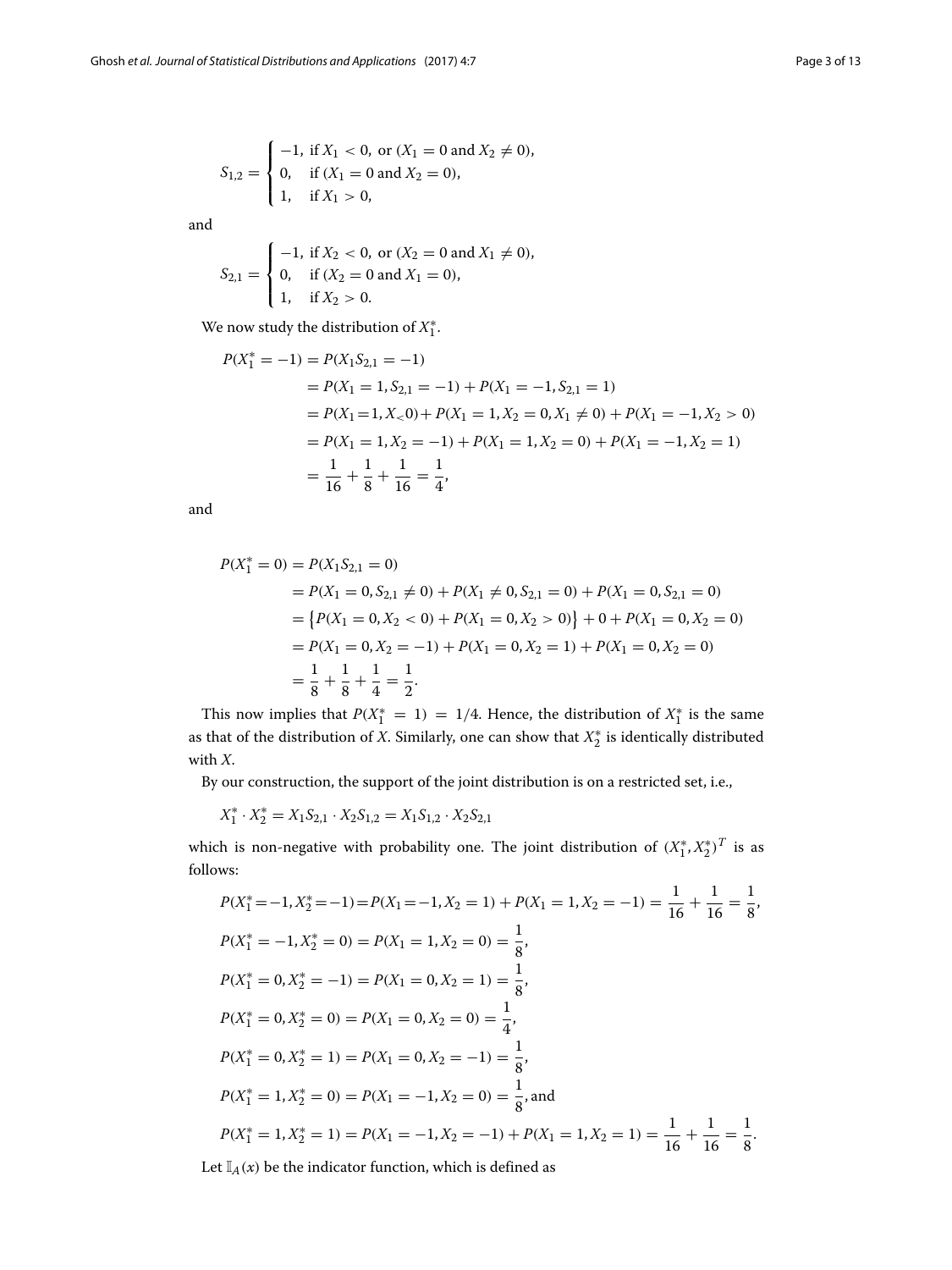

<span id="page-3-1"></span> $\mathbb{I}_A(x) = \begin{cases} 1, & \text{if } x \in A, \\ 0, & \text{if } x \notin A. \end{cases}$ 0, if  $x \notin A$ .

It is easy to check that the joint pmf of  $(X_1^*, X_2^*)^T$  can be re-written in a consise form as follows:

$$
q^*(x_1, x_2) = q(x_1, x_2) \mathbb{I}_{\{0\}}(x_1 x_2) + 2q(x_1, x_2) \mathbb{I}_{(0, \infty)}(x_1 x_2)
$$
 for  $(x_1, x_2) \in \mathcal{Z}_1^2$ ,

where the expression of  $q(x_1, x_2)$  is defined in [\(1\)](#page-1-1). The joint distribution of  $(X_1^*, X_2^*)^T$  is asymmetric, and clearly does not belong to the family of distributions containing the joint distribution of  $(X_1, X_2)^T$  as the support of  $\left(X_1^*, X_2^*\right)^T$  is restricted to two quadrants only, although the univariate distributions of  $X_1^*$  and  $X_2^*$  are the same as that of the distribution of *X*. The plot in Fig. [1](#page-3-1) demonstrates the basic idea of shifting of probability mass to only two quadrants (see the right panel of Fig. [1\)](#page-3-1), and clearly shows the difference between the pmfs  $q(x_1, x_2)$  and  $q^*(x_1, x_2)$ .

This motivates us to construct a *d*-dimensional random vector such that the distribution of any proper subset of its components belongs to a certain family of distributions, but the joint distribution, with all the *d* components taken together, fails to conform to that family of distributions.

## <span id="page-3-0"></span>**3 General symmetric discrete multivariate distributions**

We now consider a general discrete distribution symmetric about the point 0 with support on a finite or countably infinite set S, given by the pmf

<span id="page-3-2"></span>
$$
q(x) = \sum_{j \in \mathbb{S}} \delta(x - j)m_j,
$$
 (2)

where  $0 \le m_j \le 1$  and  $m_j = m_{-j}$  for all  $j \in \mathbb{S}$  with  $\sum_{j \in \mathbb{S}} m_j = 1$ .

Let  $X_1, \ldots, X_d$  be independent copies of  $X \sim q(\cdot)$ . Here, the function  $\delta(\cdot)$  is defined as follows:

$$
\delta(x) = \begin{cases} 1, & \text{if } x = 0, \\ 0, & \text{if } x \neq 0. \end{cases}
$$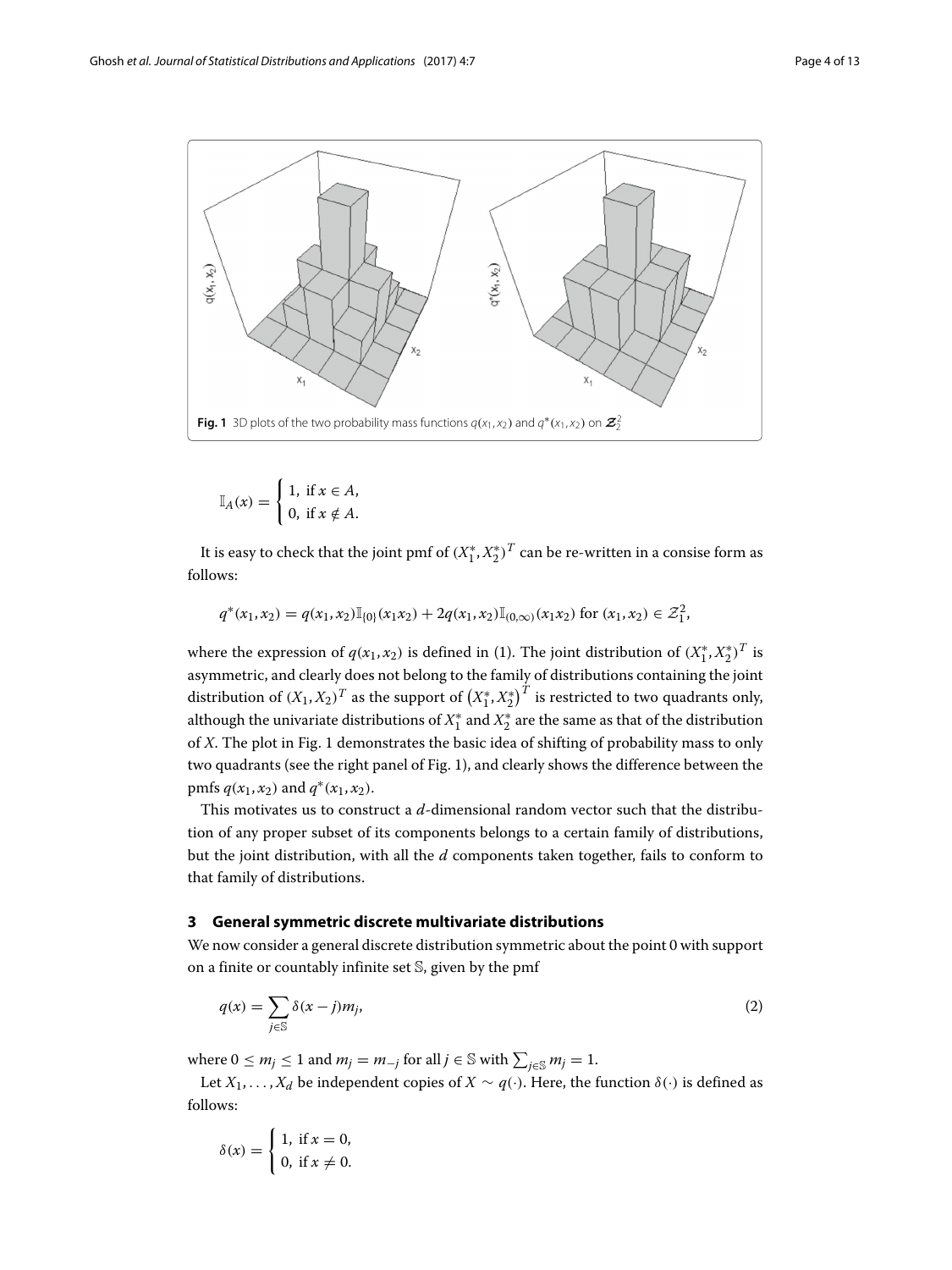$$
q(\mathbf{x}) = \prod_{i=1}^d q(x_i) = \prod_{i=1}^d \left\{ \sum_{j \in \mathbb{S}} \delta(x_i - j)m_j \right\},\,
$$

where  $\mathbf{x} = (x_1, \dots, x_d)^T \in \mathbb{S}^d$ .

Again, consider the transformation  $(X_1, ..., X_d) \rightarrow (X_1^*, ..., X_d^*)$  such that

$$
X_1^* = X_1 S_{2,1}, \dots, X_{i-1}^* = X_{i-1} S_{i,i-1}, \dots, X_{d-1}^* = X_{d-1} S_{d,d-1}, X_d^* = X_d S_{1,d},
$$
(3)

where the modified sign function is defined as

$$
S_{i,i-1} = \begin{cases} -1, & \text{if } X_i < 0 \text{ or } (X_i = 0 \text{ and } X_{i-1} \neq 0), \\ 0, & \text{if } (X_i = 0 \text{ and } X_{i-1} = 0), \\ 1, & \text{if } X_i > 0, \end{cases}
$$

for  $i = 2, \ldots, d$ , and

$$
S_{1,d} = \begin{cases} -1, & \text{if } X_1 < 0 \text{ or } (X_1 = 0 \text{ and } X_d \neq 0), \\ 0, & \text{if } (X_1 = 0 \text{ and } X_d = 0), \\ 1, & \text{if } X_1 > 0. \end{cases}
$$

Now,  $\prod_{i=1}^{d} X_i^* = X_1 S_{2,1} \cdot X_2 S_{3,2} \cdot \cdot \cdot X_d S_{1,d} = X_1 S_{1,d} \cdot X_2 S_{2,1} \cdot \cdot \cdot X_d S_{d,d-1}.$  Fix *i* ∈ {2,...,*d*}. Again,  $X_i$  < 0 ⇒  $S_{i,i-1}$  = −1, hence  $X_i S_{i,i-1}$  > 0, while  $X_i$  > 0 ⇒  $S_{i,i-1}$  = 1, hence  $X_i S_{i,i-1} > 0$ . Also,  $X_i = 0 \Rightarrow X_i S_{i,i-1} = 0$ . To summarize,  $X_i S_{i,i-1} \ge 0$  for any  $i = 2, \ldots, d$ . Similarly,  $X_1 S_{1,d} \geq 0$ . Hence, we obtain  $\prod_{i=1}^{d} X_i^* \geq 0$ .

Theorems [1](#page-4-1) and [2](#page-4-2) below state the joint distribution of  $\left(X_1^*,\ldots,X_d^*\right)^T$  as well as the distribution of the lower-dimensional vectors.

<span id="page-4-1"></span>**Theorem 1** The joint pmf of 
$$
(X_1^*,...,X_d^*)^T
$$
 is  
\n
$$
q^*(\mathbf{x}) = q(\mathbf{x}) \mathbb{I}_{\{0\}} \left( \prod_{i=1}^d x_i \right) + 2q(\mathbf{x}) \mathbb{I}_{(0,\infty)} \left( \prod_{i=1}^d x_i \right) \text{ for } \mathbf{x} \in \mathbb{S}^d.
$$

<span id="page-4-2"></span>Theorem 2 *Any sub-vector*  $\left(X_{k_1}^*, \ldots, X_{k_{d'}}^*\right)$  $\int^T$  of  $\left(X_1^*,\ldots,X_d^*\right)^T$  with  $d' < d$  is componentwise independent, and the joint distribution of  $\left(X^*_{k_1},\ldots,X^*_{k_{d'}}\right)$  $\int^T$  is the same as that of  $(X_{k_1}, \ldots, X_{k_{d'}})^T$ .

In particular, this result holds true if  $\mathbb{S} = \mathbb{Z} = \{\ldots, -1, 0, 1, \ldots\}$  or any proper subset of *Z* which is symmetric about 0, (i.e.,  $x \in \mathbb{S} \Leftrightarrow -x \in \mathbb{S}$ ).

#### <span id="page-4-0"></span>**4 The symmetric binomial distribution**

We started our investigation in Section [2](#page-1-0) using a discrete distribution symmetric about 0 with support on the set  $\mathcal{N}_2$ , and extended it to the case of a general symmetric discrete distribution symmetric about 0, supported on a finite or countably infinite subset S of R. However, it is interesting to see whether such '*inconsistency*' results continue to hold for other symmetric distributions for which the point of symmetry is not necessarily 0.

Suppose that *U* follows a symmetric distribution with a finite or countably infinite support and point of symmetry  $u_0$ . Define  $X = U - u_0$ . Then, X follows a symmetric distribution about 0 with a finite or countably infinite support (as mentioned in [\(2\)](#page-3-2)).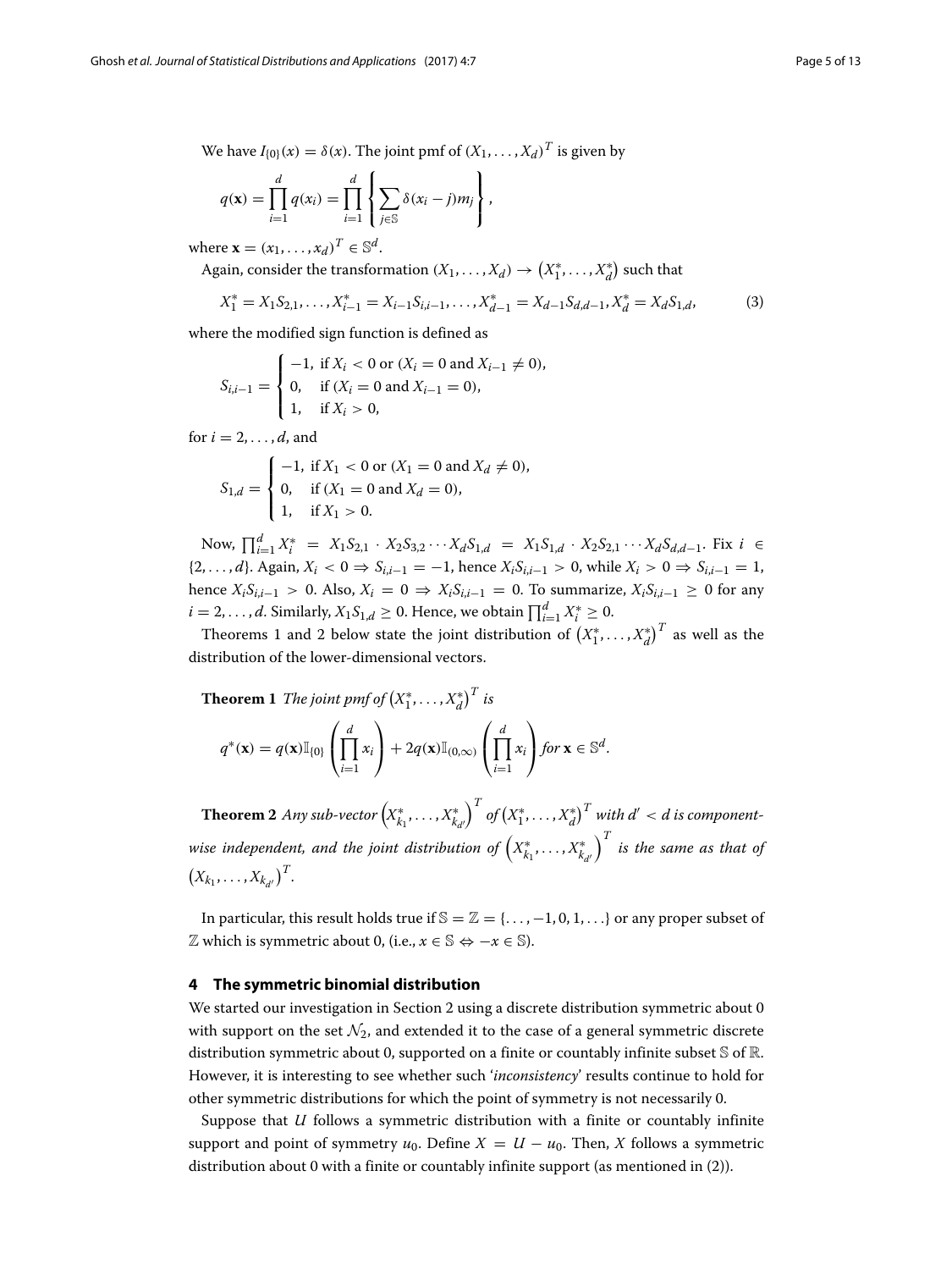Assume  $U \sim Binomial(n, 1/2)$ , and consider  $u_0$  to be  $n/2$ . We now have versions of Theorems [1](#page-4-1) and [2](#page-4-2) for symmetric Binomial distributions.

## <span id="page-5-0"></span>**5 Discrete symmetric distributions**

Given any continuous distribution with distribution function (df)  $F$  on  $\mathbb{R}$ , we can define its '*discrete analogue*' (see, e.g., Alzaatreh et al. [2012\)](#page-12-10) with pmf  $q_d(\cdot)$  as follows:

*q<sub>d</sub>*(*x*) = *F*(*x* + 1) − *F*(*x*), *x* ∈  $\mathbb{Z}$ ,

with  $q_d(x) \ge 0$  and  $\sum_{x \in \mathbb{Z}} q_d(x) = 1$ . If  $U \sim F(\cdot)$ , then this implies that  $[U] \sim q_d(\cdot)$ . Here, [*u*] denotes the largest integer less than or equal to *u*.

Assume *F* to be symmetric about the point 0, i.e.,  $F(x) + F(-x) = 1$  for any  $x \in \mathbb{R}$ . Now, note that  $q_d(0) = q_d(-1)$  and the point of symmetry of  $[U]$  is clearly  $-\frac{1}{2}$ . Define  $X = [U] + \frac{1}{2}$ . Then, *X* is a discrete variate with support on a countably infinite set S which is symmetric about the point 0, say,  $X \sim q_{dS}(\cdot)$ . In particular, if we take  $F(x) = \Phi(x)$ , where  $\Phi(\cdot)$  is the df of the standard normal distribution, then we obtain the discrete nor-mal distribution (dN) (Roy [2003\)](#page-12-11). The pmf of *X* (say,  $q_{dN}(\cdot)$ ) simplifies to be  $\Phi(x+1/2)$ − (*<sup>x</sup>* <sup>−</sup> <sup>1</sup>/2) with *<sup>x</sup>* <sup>∈</sup> <sup>S</sup>. Using this discretization idea, Chakraborty and Chakravarty [\(2016\)](#page-12-12) have proposed a discrete logistic distribution starting from the continuous twoparameter logistic distribution. Now, we can construct versions of Theorems [1](#page-4-1) and [2](#page-4-2) for such symmetric discrete probability distributions.

# <span id="page-5-1"></span>**6 The multivariate discrete normal and related distributions**

In the multivariate setting (say,  $\mathbb{R}^d$ ), let **U***d* ∼ *Nd*(**0**,**I***d*) be the *d*-dimensional normal distribution with  $I_d$  as the  $d \times d$  identity matrix. We can define an analogue of the discrete normal (dN) distribution on S*<sup>d</sup>* as follows:

<span id="page-5-2"></span>
$$
\mathbf{X}_d = [\mathbf{U}_d] + \frac{1}{2} \mathbf{1}_d = \left( [U_1] + \frac{1}{2}, \dots, [U_d] + \frac{1}{2} \right)^T.
$$
 (4)

The joint pmf of  $\mathbf{X}_d$  is the product  $\prod^d q_{dN}(x_i)$ .

We now apply the transformation defined in Eq. [\(6\)](#page-9-0) on the vector  $\mathbf{X}_d$  stated in Eq. [\(4\)](#page-5-2) to obtain **X**∗ *<sup>d</sup>*. Define

$$
\mathbf{Y}_d^* = A \mathbf{1}_d + B \mathbf{X}_d^*,
$$

where  $A, B \in \mathbb{S}$  are discrete random variables independent of  $X^*_{d}$ . The support of the random vector  $\mathbf{Y}_{d}^{*}$  is the set  $\mathbb{S}_{*}^{d}$ , where  $\mathbb{S}_{*}$  is a countable set which depends on the joint distribution of *A* and *B*. Define  $Y^*_{d-1,d}$  based on  $Y^*_d$  by selecting a subset of size  $d-1$  from the set  $\{1, ..., d\}$ .

<span id="page-5-3"></span>**Theorem 3** *The distributions of all the*  $(d-1)$ -dimensional random vectors  $Y^*_{d-1,d}$ *belong to the same family of distributions, but that of* **Y**∗ *<sup>d</sup> does not.*

We now state consequences of Theorem [3](#page-5-3) in some popular and important classes of symmetric and asymmetric distributions derived from the multivariate discrete normal distribution: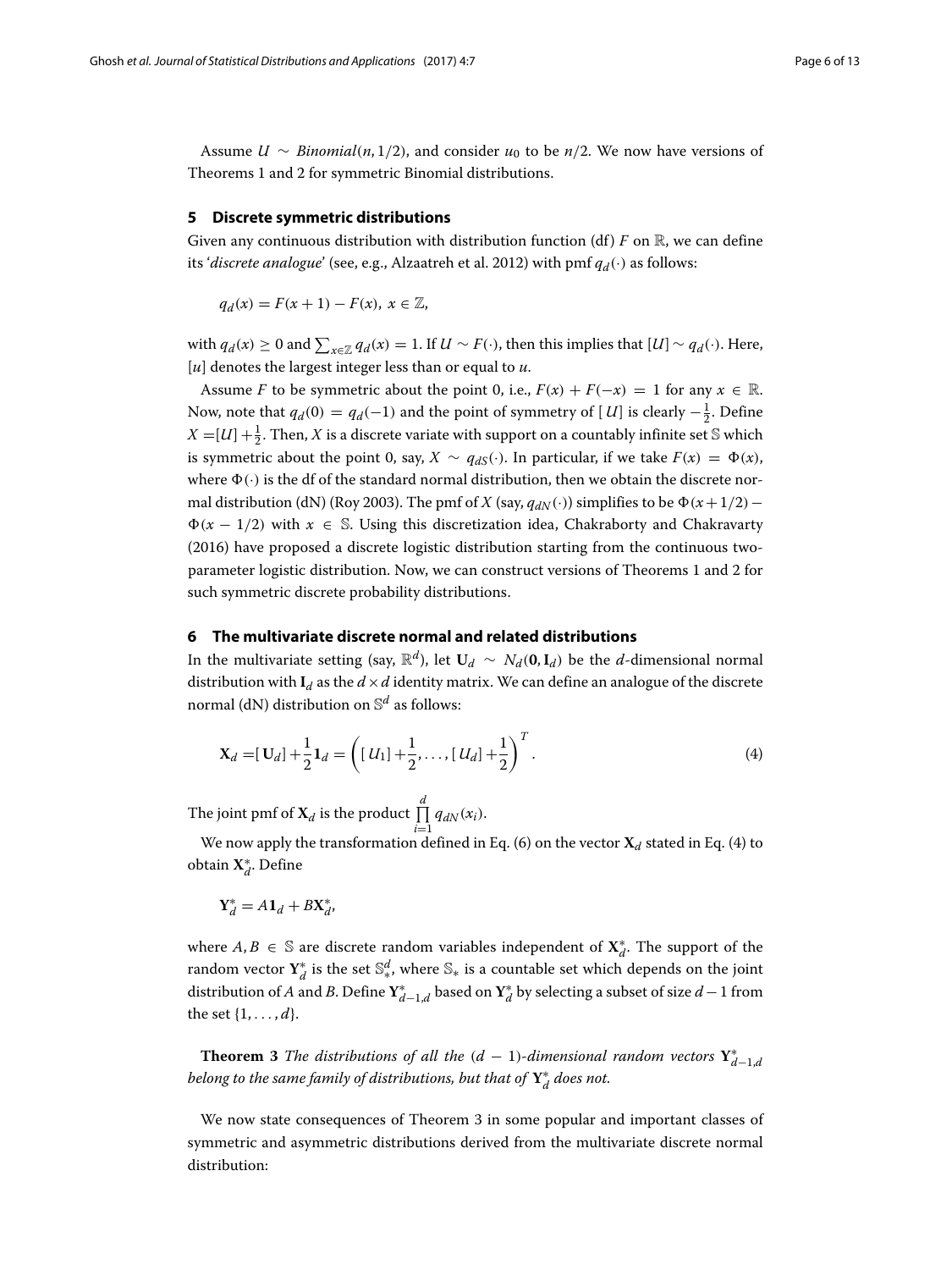- (Discrete Scale Mixture) Consider  $A = 0$  (a degenerate random variable) and  $B=W$ , where  $W$  is a non-negative, discrete random variable independent of  $\mathbf{X}_{d}^{*}.$
- (Discrete Skew-Normal) Consider a discrete normal variate *Xd*+<sup>1</sup> ∼ *qdN* (·) independent of  $X_d^*$ . Define  $A = \delta |X_{d+1}|$  and  $B = \sqrt{1 - \delta^2}$  (a degenerate random variable) with  $-1 < \delta < 1$  (also see pp.128-129 of Azzalini [\(2014\)](#page-12-13)).

Using Theorem [3,](#page-5-3) we now obtain this '*inconsistency result*' for a class of discrete skew-normal distributions. One can also extend this results to a class of skew-elliptical distributions starting from the discrete scale mixture. More general results using the idea of modulation of symmetric discrete distributions proposed recently by Azzalini and Regoli [\(2014\)](#page-12-14) still remain open.

#### **Appendix: Proofs and Mathematical Details**

<span id="page-6-0"></span>*Proof 1* (Proof of Theorem 1) We break the proof into two parts, namely, Case I and Case II.

**Case I:**  $\prod_{i=1}^{d} X_i^* = 0$ . This fact now implies that at least one of the  $X_i^*$ 's is zero. Without loss of generality, let  $X_1^* = 0$  and consider the event  $(X_1^* = 0, X_2^* = x_2, \ldots, X_d^* = x_d)$ . Under the assumption that  $X_1^* = 0$ , we now establish the following facts:

 $(F1) X_i^* = 0 \Rightarrow X_i = 0$  for any  $i = 1, ..., d$ . To show this, we note that if  $X_1^* = 0$ , then  $X_1S_{2,1} = 0$ . Now, either  $X_1 = 0$  or  $S_{2,1} = 0$ . If  $X_1 = 0$  then we are done. If  $S_{2,1} = 0$ , then  $X_2 = X_1 = 0$ , in particular  $X_1 = 0$ . More generally,  $X_i^* = 0 \Rightarrow X_i = 0$  for any  $i = 1, ..., d$ .

(F2) If  $X_1^* = 0$ , then  $X_d = -x_d$ . To show this, suppose that  $X_d^* \neq 0$ , then we obtain *X<sub>d</sub>S*<sub>1,*d*</sub> ≠ 0 and in particular *X<sub>d</sub>* ≠ 0. We have assumed that *X*<sup>\*</sup><sub>1</sub> = 0, now using (F1) we know that  $X_1 = 0$ . Combining the facts that  $X_1 = 0$  and  $X_d \neq 0$ , we have by definition *S*<sub>1,*d*</sub> = −1. Again,  $X_d^* = x_d \Rightarrow X_d S_{1,d} = x_d$  and thus we obtain  $X_d = -x_d$ . On the other hand, suppose that  $X_d^* = 0$ . In this case  $x_d = 0$ . By (F1),  $X_d^* = 0 \Rightarrow X_d = 0$ . Thus we trivially have  $X_d = -x_d$  (both sides being equal to 0). Hence, in all the cases, we have  $X_d = -x_d$ .

(F3) We have  $X_i = x_i S_{i+1,i}$  for  $i = 2, ..., d-1$ . To show this, we start with any  $i \in$ {2, ..., *d* − 1}. Now  $X_i^* = x_i$ , which implies  $X_i S_{i+1,i} = x_i$ . First take  $x_i \neq 0$ . Then  $X_i \neq 0$ and  $S_{i+1,i} \neq 0$ .

Since  $X_i \neq 0$ ,  $S_{i+1,i}$  simplifies to the following function:

$$
S_{i+1,i} = \begin{cases} -1, & \text{if } X_{i+1} \leq 0, \\ 1, & \text{if } X_{i+1} > 0. \end{cases}
$$

Thus,  $S_{i+1,i}$  only takes the values  $-1$  or 1, which implies that  $S_{i+1,i}^2 = 1$ . We can multiply  $S_{i+1,i}$  on both sides of the equation  $X_iS_{i+1,i} = x_i$  to obtain  $X_i = x_iS_{i+1,i}$ .

On the other hand, suppose  $x_i = 0$ . Using (F1), we obtain  $X_i = 0$  which trivially satisfies  $X_i = x_i S_{i+1,i}$  (as both sides equal zero). This is true for all  $i = 2, \ldots, d - 1$ .

(F4) We have  $P(X_i = x_i S_{i+1,i}) = P(X_i = x_i)$ . To show this, we first consider the case when  $x_i \neq 0$ . Then  $S_{i+1,i} = \pm 1$ . Hence  $P(X_i = x_i S_{i+1,i}) = P(X_i = \pm x_i)$ , which is  $P(X_i = x_i)$  by virtue of symmetry. The claim follows trivially when  $x_i = 0$ .

Now, we consider the probability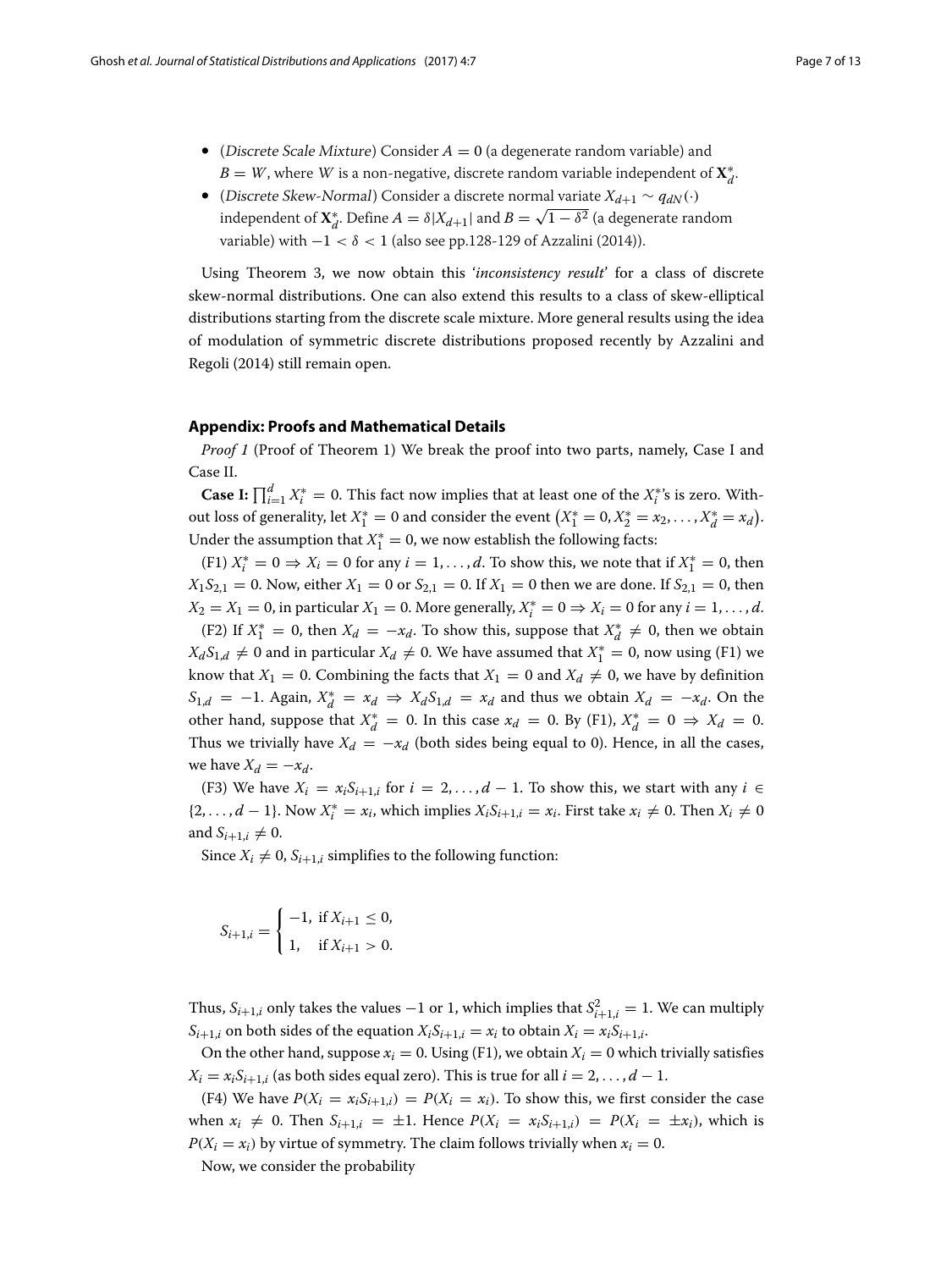$$
P(X_1^* = 0, X_2^* = x_2, ..., X_d^* = x_d)
$$
  
=  $P(X_1 = 0, X_2 = x_2S_{3,2}, ..., X_{d-1} = x_{d-1}S_{d,d-1}, X_d = -x_d)$   
=  $P(X_1 = 0)P(X_2 = x_2S_{3,2}) \cdots P(X_{d-1} = x_{d-1}S_{d,d-1})P(X_d = -x_d)$  [Using independence]  
=  $P(X_1 = 0)P(X_2 = x_2) \cdots P(X_{d-1} = x_{d-1})P(X_d = x_d)$  [Using (F4)]  
=  $P(X_1 = 0, X_2 = x_2, ..., X_{d-1} = x_{d-1}, X_d = x_d)$ 

In this case, the joint pmf of  $\left(X_1^*,\ldots,X_d^*\right)^T$  denoted by  $q^*(\mathbf{x})$  is given as

 $q^*(\mathbf{x}) = q(\mathbf{x}).$ 

This completes the first part.

**Case II:** Assume  $\prod_{i=1}^{d} X_i^* > 0$ . This implies that none of the  $X_i^*$ 's are zero. Since  $X_i^* \neq 0$ implies that  $X_i \neq 0$  for  $i = 1, \ldots, d$ , we can ignore the value of the sign function  $S(\cdot)$  at 0 and it simplifies to the following function:

$$
S(x) = \begin{cases} -1, & \text{if } x < 0, \\ 1, & \text{if } x > 0. \end{cases}
$$

Thus, in this case we always have  $S(x) = \pm 1$ . Also, note that here the modified sign function  $S_{i,i-1}$  simplifies to  $S(X_i)$ , and hence  $X_i^* = X_i S(X_{i+1}), i = 1, ..., d-1$  and  $X_d^* =$  $X_dS(X_1)$ .

We now consider enumerating the joint probability  $P(X_1^* = x_1, ..., X_d^* = x_d)$  with the restriction that  $\prod_{i=1}^{d} x_i > 0$ .

**Lemma 1** *The event*  $(X_1^* = x_1, ..., X_d^* = x_d)$  is equivalent to the occurrence of either of *the following two events:*

(i) 
$$
\left(X_1 = x_1, X_2 = x_2 S(x_2), X_3 = x_3 S(x_2 x_3), \ldots, X_d = x_d S\left(\prod_{j=2}^d x_j\right)\right)
$$
, or

(ii) 
$$
\left(X_1 = -x_1, X_2 = -x_2S(x_2), X_3 = -x_3S(x_2x_3), \ldots, X_d = -x_dS\left(\prod_{j=2}^d x_j\right)\right).
$$

*Proof 2* (Proof of Lemma 1) Note that  $|X_k| = |X_k^*|$  for all  $k = 1, ..., d$ . Also, in this case, the value of *S*( $X_2$ ) can either be 1, or −1. We now consider two separate cases.

**Case (i)**: Assume  $S(X_2) = 1$ , and we get  $X_1 = x_1$ . Recall that  $X_2^* = X_2S(X_3) = 1$  $|X_2|S(X_2)S(X_3)$ , hence we get  $X_2^* = |X_2|S(X_3)$  and  $X_2 = X_2^*/S(X_3)$ . Now, the following holds:

$$
X_2^* = x_2 \Rightarrow |X_2|S(X_3) = x_2 \Rightarrow |x_2|S(X_3) = x_2 \Rightarrow S(X_3) = \frac{x_2}{|x_2|} = S(x_2).
$$

Then  $X_2^* = X_2 S(X_3)$  ⇒  $X_2 = \frac{X_2^*}{S(X_3)} = X_2^* S(X_3) = x_2 S(x_2)$ . Here, we use the fact that  $S(u) = 1/S(u).$ 

Again,  $X_3^* = X_3S(X_4) = |X_3|S(X_3)S(X_4)$ . Using the expression of  $S(X_3)$  derived above, we obtain

$$
X_3^* = x_3 \Rightarrow |X_3|S(X_3)S(X_4) = x_3 \Rightarrow |x_3|S(x_2)S(X_4) = x_3.
$$

Therefore,

$$
S(X_4) = \frac{x_3}{|x_3|S(x_2)} = \frac{S(x_3)}{S(x_2)} = S(x_3)S(x_2) = S(x_2x_3).
$$

Note that  $S(xy) = S(x)S(y)$ . Then

$$
X_3^* = X_3 S(X_4) \Rightarrow X_3 = \frac{X_3^*}{S(X_4)} = X_3^* S(X_4) = x_3 S(x_2 x_3).
$$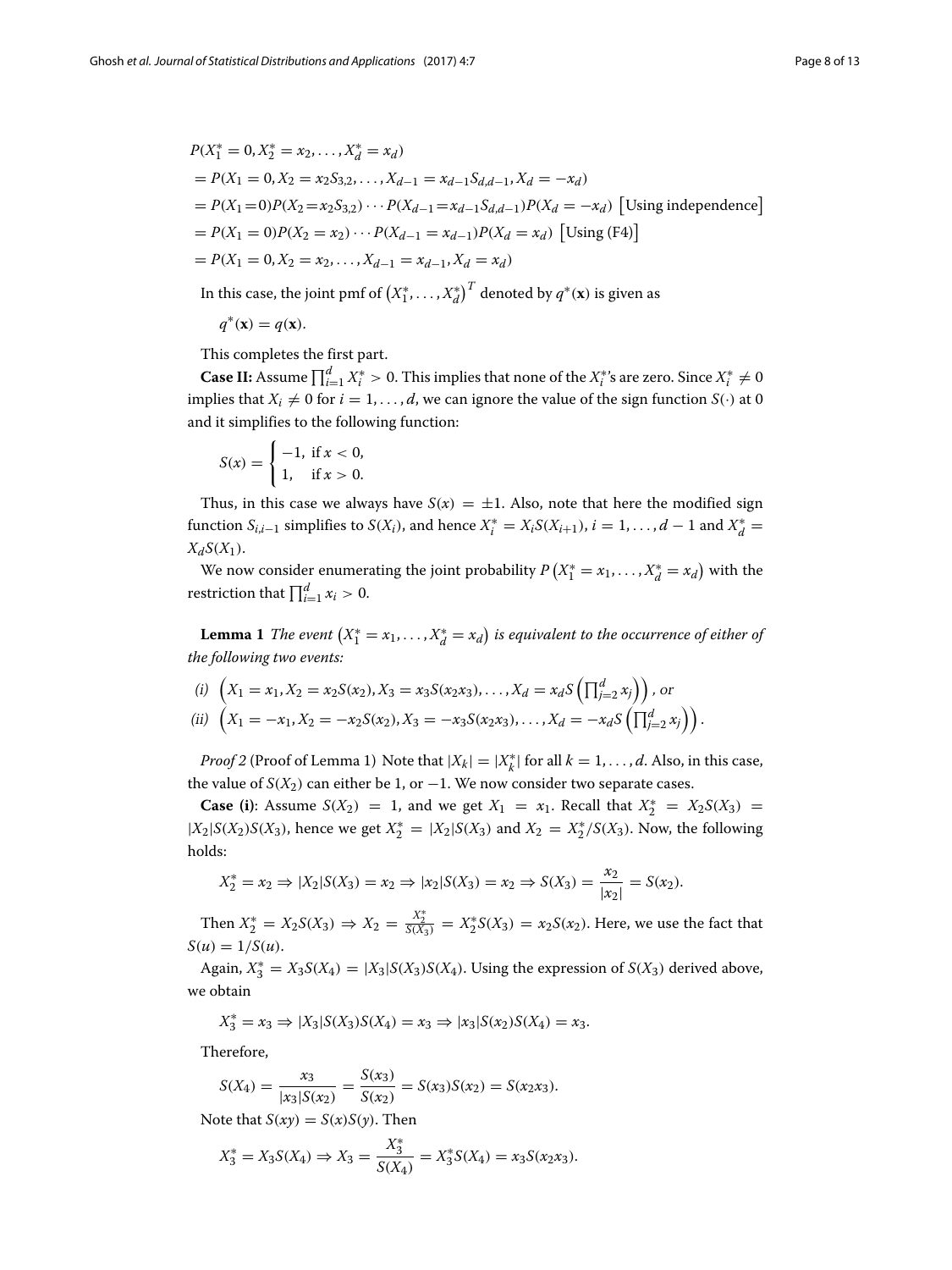<span id="page-8-0"></span> $\Box$ 

Further,  $X_4^* = X_4 S(X_5) = |X_4| S(X_4) S(X_5)$  and using the expression of  $S(X_4)$  obtained above we have,  $X_4^* = x_4 \Rightarrow |X_4|S(X_4)S(X_5) = x_4 \Rightarrow |x_4|S(x_2x_3)S(X_5)$ . This implies that

$$
S(X_5) = \frac{x_4}{|x_4|S(x_2x_3)} = \frac{S(x_4)}{S(x_2x_3)} = S(x_2x_3x_4).
$$

Therefore,  $X_4^* = X_4 S(X_5)$  ⇒  $X_4 = \frac{X_4^*}{S(X_5)} = \frac{x_4}{S(x_2 x_3 x_4)} = x_4 S(x_2 x_3 x_4)$ . Proceeding in a similar fashion, we obtain  $X_d = x_d S(x_2 \cdots x_d)$ .

**Case (ii)**: The proof follows by taking  $S(X_2) = -1$ , and repeating the line of arguments stated above for **Case (i)**.

Now, we can enumerate the quantity  $P(X_1^* = x_1, X_2^* = x_2, \ldots, X_d^* = x_d)$  as follows

$$
P(X_1^* = x_1, X_2^* = x_2, ..., X_d^* = x_d)
$$
  
=  $P(X_1S(X_2) = x_1, X_2S(X_3) = x_2, ..., X_dS(X_1) = x_d)$   
=  $P\left(X_1 = -x_1, X_2 = -x_2S(x_2), ..., X_i = -x_iS\left(\prod_{j=1}^i x_j\right), ..., X_d = -x_dS\left(\prod_{j=1}^d x_j\right)\right)$   
+  $P\left(X_1 = x_1, X_2 = x_2S(x_2), ..., X_i = x_iS\left(\prod_{j=1}^i x_j\right), ..., X_d = x_dS\left(\prod_{j=1}^d x_j\right)\right)$   
=  $P(X_1 = -x_1)P(X_2 = -x_2S(x_2)) \cdots P\left(X_i = -x_iS\left(\prod_{j=1}^i x_j\right)\right) \cdots P\left(X_d = -x_dS\left(\prod_{j=1}^d x_j\right)\right)$   
+  $P(X_1 = x_1)P(X_2 = x_2S(x_2)) \cdots P\left(X_i = x_iS\left(\prod_{j=1}^i x_j\right)\right) \cdots P\left(X_d = x_dS\left(\prod_{j=1}^d x_j\right)\right)$ 

[Using independence]

 $= P(X_1 = x_1) \cdots P(X_i = x_i) \cdots P(X_d = x_d) + P(X_1 = x_1) \cdots P(X_i = x_i) \cdots P(X_d = x_d)$ [Using symmetry about 0, and the fact that  $S(\cdot) = \pm 1$ ]  $= 2P(X_1 = x_1, \ldots, X_d = x_d).$ 

Hence in this case, the joint pmf of  $\left(X_1^*, \ldots, X_d^*\right)^T$  is given by

$$
q^*(\mathbf{x}) = 2q(\mathbf{x}).
$$

This completes the proof of the second part.

Combining these two cases, we may write the joint pmf of  $\left(X_1^*, \ldots, X_d^*\right)^T$  as follows:

$$
q^*(\mathbf{x}) = q(\mathbf{x}) \mathbb{I}_{\{0\}}\left(\prod_{i=1}^d x_i\right) + 2q(\mathbf{x}) \mathbb{I}_{(0,\infty)}\left(\prod_{i=1}^d x_i\right).
$$
\n(5)

This completes the proof.

*Proof 3* (Proof of Theorem 2) First we consider the univariate distributions, namely, when  $d = 1$  and compute the probability  $P(X_t^* = x_t)$ , denoted by  $q^*(x_t)$  for a fixed *t* ∈ {1, ..., *d*}. Now, suppose that  $x_t = 0$ . Note that  $X_t^* = X_t S_{t+1,t} = 0 \Leftrightarrow X_t = 0$  since  $S_{t+1,t} = 0$  also requires  $X_t$  to be zero. We trivially have the reverse, i.e.,  $X_t = 0 \Rightarrow X_t^* = 0$ . So, we have  $X_t^* = 0 \iff X_t = 0$  and hence  $P(X_t^* = 0) = P(X_t = 0)$ . Thus, we obtain  $q^*(x_t) = q(x_t)$  for any  $t = 1, ..., d$ .

On the other hand, if  $x_t \neq 0$ , then  $S_{t+1,t}$  simplifies to the following function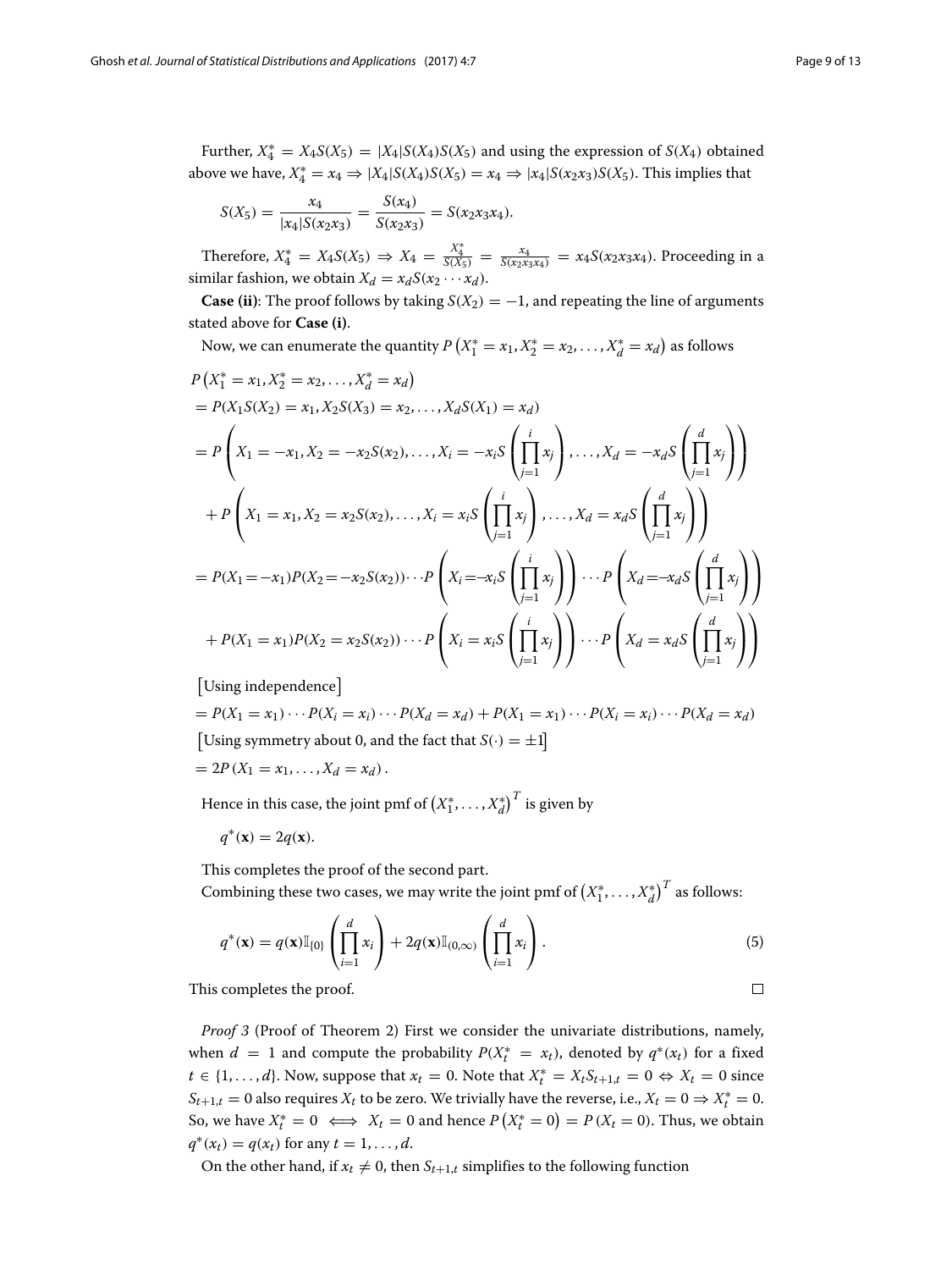$$
S_{t+1,t} = \begin{cases} -1, & \text{if } X_{t+1} \leq 0, \\ 1, & \text{if } X_{t+1} > 0, \end{cases}
$$

and we get

$$
P(X_t^* = x_t) = P(X_t S_{t+1,t} = x_t)
$$
  
=  $P(X_t = x_t, S_{t+1,t} = 1) + P(X_t = -x_t, S_{t+1,t} = -1)$   
=  $P(X_t = x_t, X_{t+1} > 0) + P(X_t = -x_t, X_{t+1} \le 0)$   
=  $P(X_t = x_t)P(X_{t+1} > 0) + P(X_t = -x_t)P(X_{t+1} \le 0)$   
=  $P(X_t = x_t) \{P(X_{t+1} > 0) + P(X_{t+1} \le 0)\}$   
=  $P(X_t = x_t).$ 

Thus, in all these cases, we obtain

<span id="page-9-0"></span>
$$
q^*(x_t) = q(x_t) \text{ for } t = 1, ..., d. \tag{6}
$$

Define the following random vectors:

$$
\mathbf{X}_{(-1)} = (X_2, \dots, X_d)^T, \mathbf{X}_{(-t)} = (X_1, \dots, X_{t-1}, X_{t+1}, \dots, X_d)^T, \mathbf{X}_{(-d)} = (X_1, \dots, X_{d-1})^T \text{ and}
$$
  

$$
\mathbf{X}_{(-1)}^* = (X_2^*, \dots, X_d^*)^T, \mathbf{X}_{(-t)}^* = (X_1^*, \dots, X_{t-1}^*, X_{t+1}^*, \dots, X_d^*)^T, \mathbf{X}_{(-d)}^* = (X_1^*, \dots, X_{d-1}^*)^T,
$$

and the sets  $I_{(-1)} = \{2, \ldots, d\}, I_{(-t)} = \{1, \ldots, t-1, t+1, \ldots, d\}, I_{(-d)} = \{1, \ldots, d-1\}.$ 

Let  $\mathbf{x}_{(-t)} = (x_1, \ldots, x_{t-1}, x_{t+1}, \ldots, x_d)^T$ , and  $q(\mathbf{x}_{(-t)}) = P(\mathbf{X}_{(-t)} = \mathbf{x}_{(-t)})$  for  $t = 1, \ldots, d$ . We want to compute the probability  $P\left(\mathbf{X}^*_{(-t)}=\mathbf{x}_{(-t)}\right)$ , and denote it by  $q^*(\mathbf{x}_{(-t)})$ . Further, we denote the joint probability  $P\left(\mathbf{X}_{(-t)} = \mathbf{x}_{(-t)}, X_t = x_t\right)$  by  $q(\mathbf{x}_{(-t)}, x_t)$ , which is nothing but  $P(X_1 = x_1, ..., X_d = x_d)$ , and the joint probability  $P\left(\mathbf{X}_{(-t)}^* = \mathbf{x}_{(-t)}, X_t^* = x_t\right)$  by  $q^*$  ( $\mathbf{x}_{(-t)}, x_t$ ), which is nothing but  $P(X_1^* = x_1, ..., X_d^* = x_d)$ . We now consider three separate cases.

**Case I:**  $\prod_{i \in I_{(-t)}} x_i = 0$ 

Note that  $\prod_{i\in I_{(-t)}} x_i = 0 \Rightarrow \prod_{i=1}^d x_i = 0$ . Hence, we get  $q^*(\mathbf{x}) = q(\mathbf{x}) = q(\mathbf{x}_{(-t)})q(x_t)$ . This now gives the following:

$$
q^{*}(\mathbf{x}_{(-t)}) = \sum_{x_{t} \in \mathbb{S}} q^{*}(\mathbf{x}) = q(\mathbf{x}_{(-t)}) \sum_{x_{t} \in \mathbb{S}} q(x_{t}) = q(\mathbf{x}_{(-t)}) = \prod_{i \in I_{(-t)}} q(x_{i}) = \prod_{i \in I_{(-t)}} q^{*}(x_{i}) \text{ [Using (6)]}.
$$

**Case II:**  $\prod_{i \in I_{(-t)}} x_i > 0$ 

Consider three separate sub-cases

 $(i)$  If  $x_t = 0$ , then  $\prod_{i=1}^d x_i = 0$ , and  $q^*(\mathbf{x}) = q(\mathbf{x}) = q(\mathbf{x}_{(-t)}) q(0)$ . So,  $q^*(\mathbf{x}_{(-t)}, 0) = 0$  $q\left(\mathbf{x}_{(-t)}\right)q(0).$ 

 $(i)$  If  $x_t > 0$ , then  $\prod_{i=1}^d x_i > 0$ . Thus,  $q^*(\mathbf{x}) = 2q(\mathbf{x}) = 2q(\mathbf{x}_{(-t)})q(x_t)$ . Hence,  $q^*$   $(\mathbf{x}_{(-t)}, x_t) = 2q (\mathbf{x}_{(-t)}) \sum_{t: x_t > 0} q(x_t).$ 

(*iii*) If  $x_t < 0$ , then  $\prod_{i=1}^d x_i < 0$ , which cannot happen by the construction of  $X_i^*$ 's. Hence,  $q^*$  (**x**<sub>(-*t*)</sub>,  $x_t$ ) = 0.

Considering these three sub-cases, we have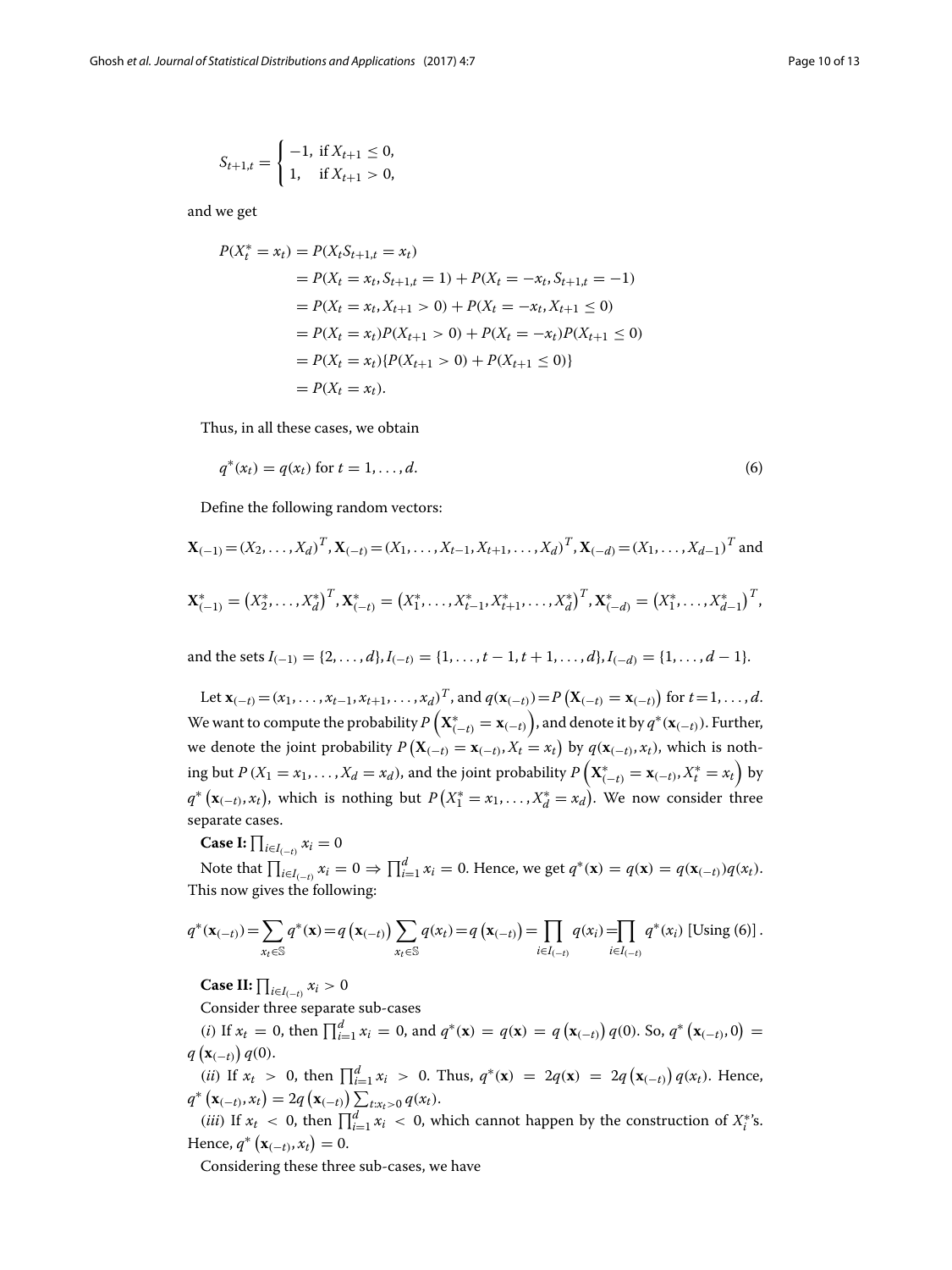$$
q^*(\mathbf{x}_{(-t)}) = \sum_{t: x_t < 0} q^*(\mathbf{x}_{(-t)}, x_t) + q^*(\mathbf{x}_{(-t)}, 0) + \sum_{t: x_t > 0} q^*(\mathbf{x}_{(-t)}, x_t)
$$
  
= 0 + q(\mathbf{x}\_{(-t)}) q(0) + 2q(\mathbf{x}\_{(-t)}) \sum\_{t: x\_t > 0} q(x\_t)  
= q(\mathbf{x}\_{(-t)}) \sum\_{x\_t \in \mathbb{S}} q(x\_t) \text{ [Using symmetry about 0]}  
= q(\mathbf{x}\_{(-t)}) = \prod\_{i \in I\_{(-t)}} q(x\_i) = \prod\_{i \in I\_{(-t)}} q^\*(x\_i) \text{ [Using (6)].}

**Case III:**  $\prod_{i \in I_{(-t)}} x_i < 0$ 

Again, consider three separate sub-cases

 $(i)$  If  $x_t = 0$ , then  $\prod_{i=1}^d x_i = 0$ . Hence,  $q^*(\mathbf{x}) = q(\mathbf{x}) = q(\mathbf{x}_{(-t)}) q(0)$ , i.e.,  $q^*(\mathbf{x}_{(-t)}, 0) =$  $q\left(\mathbf{x}_{(-t)}\right)q(0).$ 

(*ii*) If  $x_t < 0$ , then  $\prod_{i=1}^d x_i > 0$ . Hence,  $q^*(\mathbf{x}) = 2q(\mathbf{x}) = 2q(\mathbf{x}_{(-t)})q(x_t)$ , i.e.,  $q^*$   $(\mathbf{x}_{(-t)}, x_t) = 2q (\mathbf{x}_{(-t)}) \sum_{t: x_t < 0} q(x_t).$ 

 $(iii)$  If  $x_t > 0$ , then  $\prod_{i=1}^d x_i < 0$ . Hence,  $q^* (\mathbf{x}_{(-t)}, x_t) = 0$ . Combining these three sub-cases, we obtain

$$
q^*(\mathbf{x}_{(-t)}) = \sum_{x_t < 0} q^*(\mathbf{x}_{(-t)}, x_t) + q^*(\mathbf{x}_{(-t)}, 0) + \sum_{x_t > 0} q^*(\mathbf{x}_{(-t)}, x_t)
$$
  
=  $2q(\mathbf{x}_{(-t)}) \sum_{t: x_t < 0} q(x_t) + q(\mathbf{x}_{(-t)}) q(0) + 0$   
=  $q(\mathbf{x}_{(-t)}) \sum_{x_t \in \mathbb{S}} q(x_t)$  [Using symmetry about 0]  
=  $q(\mathbf{x}_{(-t)}) = \prod_{i \in I_{(-t)}} q(x_i) = \prod_{i \in I_{(-t)}} q^*(x_i)$  [Using (6)].

In all these cases, the components of a sub-vector  $\left(X_{k_1}^*, \ldots, X_{k_{d-1}}^*\right)$  $\int^T$  of  $(X_1^*, \ldots, X_d^*)^T$ are independent of each other. Again, if we take a sub-vector with size less than  $d - 1$ , then the components will also be independent as all the sub-vectors of size *d* − 1 are component-wise independent. Thus, we can say that any sub-vector  $\left(X^*_{k_1},\ldots,X^*_{k_{d'}}\right)$  $\int_0^T$  of  $\left(X_1^*, \ldots, X_d^*\right)^T$  with  $d' < d$  is component-wise independent. Now,

$$
P(X_{k_1}^* = x_1, X_{k_2}^* = x_2, ..., X_{k_{d'}}^* = x_{d'})
$$
  
=  $P(X_{k_1}^* = x_1) P(X_{k_2}^* = x_2) ... P(X_{k_{d'}}^* = x_{d'})$  [Using independence]  
=  $P(X_{k_1} = x_1) P(X_{k_2} = x_2) ... P(X_{k_{d'}} = x_{d'})$ 

[Since the marginal distributions of  $X_i^*$  and  $X_i$  are identical for  $i = k_1, \ldots, k_{d'}$ ]  $= P\left(X_{k_1} = x_1, X_{k_2} = x_2, \ldots, X_{k_{d'}} = x_{d'}\right)$  [Again using independence].

Hence, the joint distribution of  $\left(X^*_{k_1},\ldots,X^*_{k_{d'}}\right)$  $\int^T$  is same as that of  $\left(X_{k_1}, \ldots, X_{k_{d'}}\right)^T$ .

*Proof 4* (Proof of Theorem 3) Let us denote the joint distribution of (*A*, *B*) by the pmf *G*(*a*, *b*) with *a*, *b* ∈ S. Recall that we have assumed *A*, *B* to be independent of  $X_d^*$ . So, the conditional distribution of  $Y_d^*$  given  $(A = a, B = b)$  is same as its unconditional distribution. We will use this fact throughout the proof of this theorem.

The joint distribution of  $\mathbf{Y}_{d}^{*}$  is given by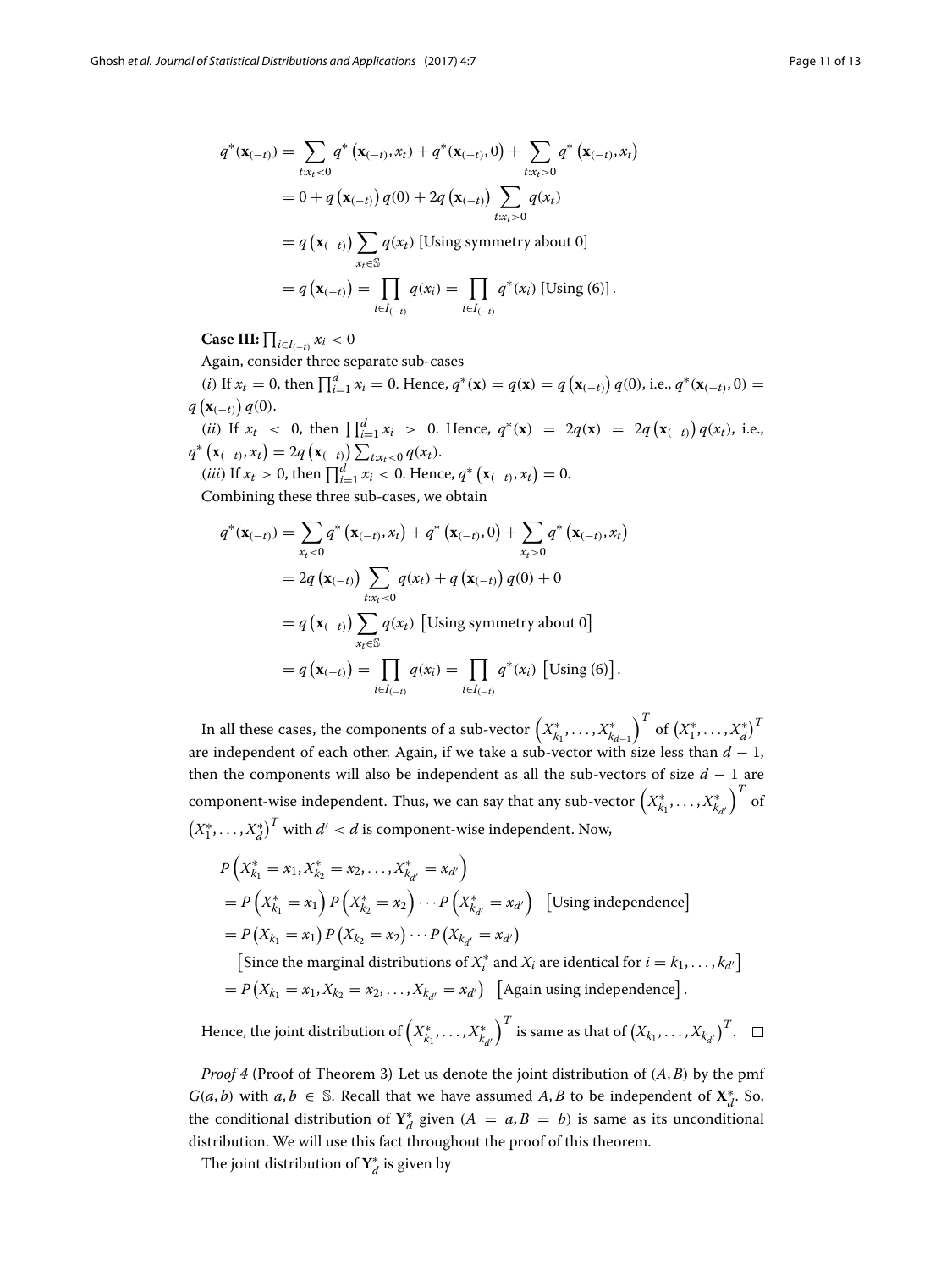$$
r^*(\mathbf{y}_d) = \sum_{a,b \in \mathbb{S}} P(\mathbf{Y}_d^* = \mathbf{y}_d | a, b) G(a, b)
$$
  
= 
$$
\sum_{a,b \in \mathbb{S}} P(\mathbf{X}_d^* = \frac{\mathbf{y}_d - a\mathbf{1}_d}{b}) G(a, b)
$$
  
= 
$$
\sum_{a,b \in \mathbb{S}} q^* (\frac{\mathbf{y}_d - a\mathbf{1}_d}{b}) G(a, b)
$$
  
= 
$$
\sum_{a,b \in \mathbb{S}} \left\{ q (\frac{\mathbf{y}_d - a\mathbf{1}_d}{b}) \mathbb{I} (\prod_{i=1}^d \frac{\mathbf{y}_i - a}{b} = 0) + 2q (\frac{\mathbf{y}_d - a\mathbf{1}_d}{b}) \mathbb{I} (\prod_{i=1}^d \frac{\mathbf{y}_i - a}{b} > 0) \right\} G(a, b).
$$

Recall the expression of  $q^*(\mathbf{x})$  from Eq. [\(5\)](#page-8-0).

Define  $\mathbf{Y}_{(-1)}^* = (Y_2^*, Y_3^*, \dots, Y_d^*)^T$  with  $I_{(-1)} = \{2, 3, \dots, d\}; \mathbf{Y}_{(-t)}^* = (Y_1^*, \dots, Y_{t-1}^*,$  $Y_{t+1}^*, \ldots, Y_d^*$ <sup>*T*</sup> with  $I_{(-t)} = \{1, \ldots, t-1, t+1, \ldots, d\}, t = 2, \ldots, (d-1)$ ; and  $Y_{(-d)}^* =$  $\left(Y_1^*, Y_2^*, \ldots, Y_{d-1}^*\right)$ *T* with *I*<sub>(−*d*)</sub> = {1, 2, ...,*d*}. Also, define  $y$ <sub>(−*t*)</sub> = (*y*<sub>1</sub>, ..., *y*<sub>*t*−1</sub>,  $\overrightarrow{y}_{t+1}, \ldots, \overrightarrow{y}_d$ ). Consider

$$
r^*(\mathbf{y}_{(-t)}) = \sum_{k \in S_*} \sum_{a,b \in \mathbb{S}} P(Y_1^* = y_1, \dots, Y_t^* = k, \dots, Y_d^* = y_d | a, b) G(a, b).
$$

Now, for any fixed  $a, b \in \mathbb{S}$ , we have

$$
P(Y_1^* = y_1, \ldots, Y_t^* = k, \ldots, Y_d^* = y_d) = P\left(X_1^* = \frac{y_1 - a}{b}, \ldots, X_t^* = \frac{k - a}{b}, \ldots, X_d^* = \frac{y_d - a}{b}\right).
$$

Then,

$$
r^{*}(\mathbf{y}_{(-t)}) = \sum_{a,b \in \mathcal{S}} \sum_{k \in S_{*}} P\left(X_{1}^{*} = \frac{y_{1} - a}{b}, \dots, X_{t}^{*} = \frac{k - a}{b}, \dots, X_{d}^{*} = \frac{y_{d} - a}{b}\right) G(a,b)
$$
  
\n
$$
= \sum_{a,b \in \mathcal{S}} P\left(X_{1}^{*} = \frac{y_{1} - a}{b}, \dots, X_{t-1}^{*} = \frac{y_{t-1} - a}{b}, X_{t+1}^{*} = \frac{y_{t+1} - a}{b}, \dots, X_{d}^{*} = \frac{y_{d} - a}{b}\right) G(a,b)
$$
  
\n
$$
= \sum_{a,b \in \mathcal{S}} q^{*} \left(\frac{\mathbf{y}_{(-t)} - a \mathbf{1}_{d-1}}{b}\right) G(a,b) \quad \text{[Recall the expression of } q^{*}(\mathbf{x}_{(-t)})\text{]}
$$
  
\n
$$
= \sum_{a,b \in \mathcal{S}} q \left(\frac{\mathbf{y}_{(-t)} - a \mathbf{1}_{d-1}}{b}\right) G(a,b) = \sum_{a,b \in \mathcal{S}} \left\{\prod_{i \in I_{(-t)}} q \left(\frac{y_{i} - a}{b}\right)\right\} G(a,b).
$$

Thus, the random vectors  $Y^*_{(-t)}$  for  $t = 2, ..., d-1$  possess the same joint distribution. Similarly, one may argue that the random vectors  $\mathbf{Y}^*_{(-1)}$  and  $\mathbf{Y}^*_{(-d)}$  also follow the same  $\big)^T$ joint distribution as well. Further, we can argue that any sub-vector  $\left(Y^*_{k_1}, Y^*_{k_2}, \ldots, Y^*_{k_{d'}}\right)$ of  $(Y_1^*, Y_2^*, \ldots, Y_d^*)^T$ , where  $d' < d$ , has the same joint distribution.  $\Box$ 

#### **Acknowledgements**

We thank the Reviewers and Editors for comments that improved the paper.

#### **Funding**

This research was supported by the King Abdullah University of Science and Technology (KAUST).

#### **Availability of data and materials**

Not applicable.

## **Authors' contributions**

SG, SD, MG contributed equally to the research. All authors read and approved the final manuscript.

#### **Competing interests**

No competing interests.